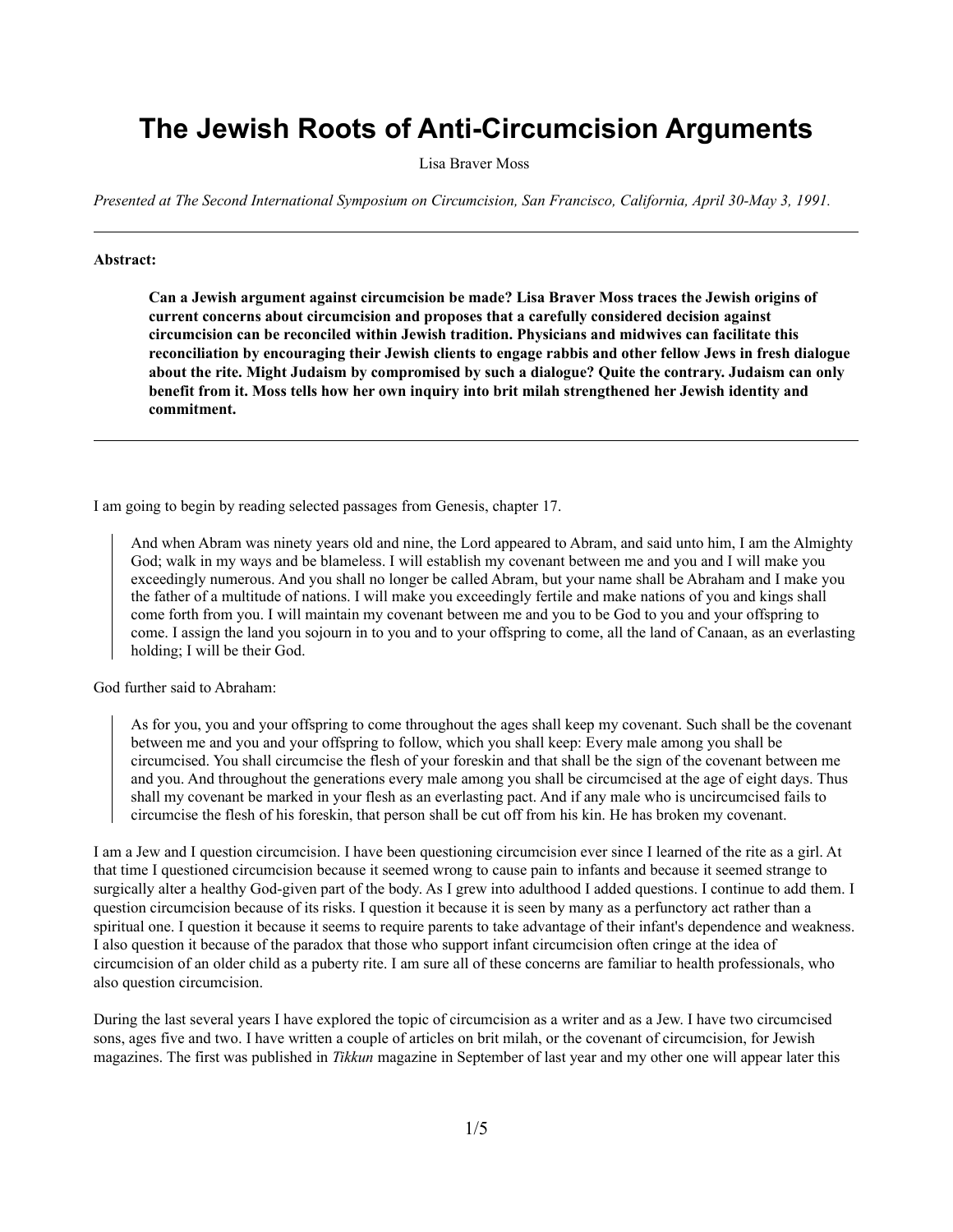year in *Midstream* magazine. My inquiry into brit milah has convinced me that every one of my concerns about the rite is rooted not just in my own personal world view, but in Judaism itself.

Let us return to the concerns mentioned above, starting with pain. According to Jewish law, it is forbidden to cause tsa'ar ba'alei chaim, or pain of living things. Even the necessary causing of pain is considered cruel in Judaism. Jewish law even prohibits the pairing up of a small and a large animal for plowing in case the asymmetry causes the littler one discomfort. Clearly, concern over the pain of others has strong Judaic roots.

What about the concern that circumcision involves the surgical alteration of a perfectly natural God-given part of the body? This concern, too, stems from Jewish thought. Westerners generally find the bodily mutilation practiced in other cultures to be deeply distasteful. This distaste is based on the Hebrew bible's denouncement of pagan practices such as tattooing and cutting the flesh.

There is also the risk of serious complications, and even death, from circumcision. No matter how small these risks are, they must be considered. Now, even this concern is an echo of Jewish law. Judaism regards life as infinitely sacred and gives it precedence over all else. Accordingly, Jewish law tells us that any medical procedure involving even the possibility of risk to life must be viewed as dangerous and is, therefore, strictly forbidden. Thus, the risk of circumcision is not just a medical concern, but a Jewish one.

My concern that many see brit milah as a perfunctory act rather than as a spiritual one is also a Jewish concern. This is a thorny point of Jewish law, but I will try to summarize the issues. Judaism stresses deeds more than faith. So, according to Jewish law, one should perform the commandments, of which circumcision is one, even if the act does not reflect one's spiritual beliefs. Yet there is also a Jewish law requiring that one perform every commandment with one's whole heart, with spiritual intent, or kavana. So although Jewish law supports circumcision even when it is done without a broader commitment to Judaism, or God, there is also Jewish reason to find it unsettling when this happens.

Also mentioned above was the concern that circumcision requires parents to take advantage of their infant's helplessness. Even the concept, that we have a moral obligation to protect those who cannot protect themselves, is a Jewish concept. Additionally, the idea of treating others as you yourself would like to be treated is a Jewish one. According to Jewish lore, the legendary Rabbi Hillel was once asked to summarize Judaism while standing on one leg. Hillel replied: "What is hateful to you, do not do to your fellow creature."

Finally, there is a slightly more esoteric concern. I question infant circumcision because it seems to me that a person's age should not affect our attitude towards his suffering. In other words, if we find the circumcision of older children offensive, we should find infant circumcision equally offensive. The most significant reason we as a society continue to practice infant circumcision, both medically and ritually, is that we do not respond to the suffering of infants in the same way we respond to the suffering of older children and adults. As parents our connection with our newborns is a very tenuous one, however strong it may feel when we first hold our little one and look into his or her eyes. The tenuousness of the bond only becomes apparent when we compare it to our bond with our older children. I personally could not subject my fiveyear old, or my two-year-old, to circumcision now for any reason other than absolute life or death necessity. This is not to say that it was easy for me to do at their birth, only that it would be impossible now. It is precisely this phenomenon that the advocates of routine neonatal circumcision are articulating when they advise parents to get it over with now because if one were to wait until the baby were older one would never do it. There is a way in which our infants are strangers to us as compared to our older children.

How would Judaism view this premise? If we do think of our infants as strangers on some level, and if our treatment of them is less humane because of it, Judaism disapproves. The commandment to love the stranger and not to oppress him appears not once, but 36 times, in the Torah (The Torah is the written text that forms the foundation of all Jewish law and thought). If we ask whether it is ethical to subject an infant to brit milah, when we would not subject an older child to the same ritual, we are asking a Jewish question.

All of the concerns outlined here, pain, surgical alteration of the body, medical risk, lack of spiritual conviction, taking advantage of helplessness, and oppressing a stranger, stem from Jewish concepts. This does not mean that circumcision is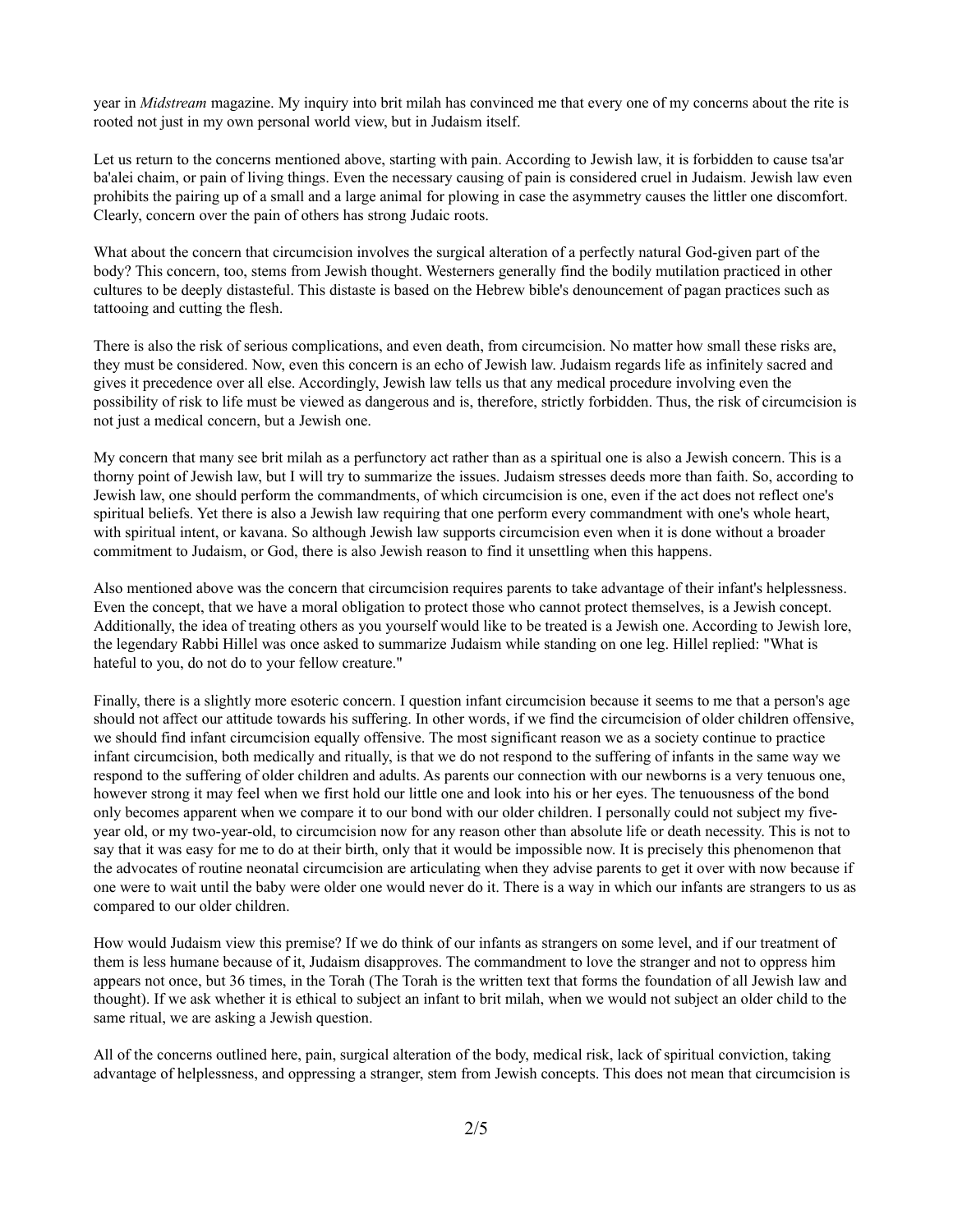an un-Jewish thing to do. Whether or not it conflicts with other Jewish principles, circumcision is still considered a quintessential Jewish act, a symbol of the covenant between God and the Jewish people and a primary emblem of Jewish identity. The point is that concerns about circumcision are also Jewish. Thus, a decision not to circumcise an infant, but to observe the covenant through a symbolic ceremony instead of a traditional one, can also be a Jewish decision.

Thousands of Jews today are questioning circumcision. Some are deciding not to circumcise their infant sons. By my estimates, American rabbis are getting at least 3,000 calls every year from parents who are in conflict about the rite. The parents who contact rabbis because they find brit milah problematic, are often requesting symbolic ceremonies as an alternative to traditional brit milah. They believe the covenant need not be established through a literal biblical interpretation. They voice concerns about circumcision that invariably stem from Jewish thinking. In addition to those parents who contact rabbis about their conflict, others are making the decision not to circumcise without contacting a rabbi. For this reason rabbis may not be aware how common it is for Jewish parents to question this ritual.

Rabbis these days are already performing symbolic covenant ceremonies for baby girls. While some rabbis are willing to perform such ceremonies for boys, these rabbis are still few and far between and prefer to remain anonymous. There is a grassroots Jewish group that distributes texts for symbolic ceremonies and provides support for parents who question brit milah. However, the questioning parents are still having to forfeit a rabbi-officiated ceremony because of their convictions. I am hoping that more rabbis will begin to offer symbolic ceremonies to boys, as well as to girls, and I will talk more later about how this might happen.

Because my research process has been quite an adventure, allow me now to explain how I arrived at the ideas I have summarized here. The early drafts of my writing about circumcision, before I had done much Jewish research, were very vehemently anti-circumcision. Underneath my vehemence was an intense feeling of guilt about agreeing to have my own sons circumcised, even though I had always found circumcision disturbing. My purpose in writing these early drafts was to shake people into thinking. If they became angry in the process, I figured it was a sign of their irrationality. Gradually, I began wanting to talk about my feelings in a way that would open peoples' minds rather than closing them. Gradually, I started looking to Judaism to deepen my inquiry, and gradually from within this inquiry I began to come to terms with my own experience of the rite. I began going to Jewish studies classes at my synagogue, reading about Judaism and pursuing various research paths about circumcision at the Jewish community library. I ran my new ideas past the rabbis at my synagogue, and from other branches of Judaism, to make sure my perceptions of Jewish law and history were sound.

In this way a dialogue was begun between rabbis and myself. My older son was attending the nursery school at my synagogue and I needed feedback from Jewish peers about the articles I was writing, so I began bouncing new ideas off my fellow parents at the nursery school as well. Many of the people in my life were surprised at my desire to question circumcision within a Jewish context. Yet, everyone with whom I have discussed my thoughts has been incredibly helpful in one way or another. Those who disagreed with me the most vehemently sometimes offered me the best insights and were sometimes the most gentle on my writer's ego, and those who thought I was onto something were occasionally my harshest critics. In the process of sharing my ideas, however, seeking feedback and refining my writings in a Jewish context, something unexpected began to happen. I began to feel connected as a Jew in a way I never had before. I began to experience for the first time in my life a sense of Jewish community. I found myself signing up to study Hebrew and learning the Sabbath blessings and prayers and preparing for my adult bar mitzvah ceremony, which was held last June. I found myself celebrating the Sabbath and attending services and sharing what I was learning of Judaism with my boys. I was getting a Jewish education for the first time, and I continue to pursue my interest in Judaism. I take my own Jewish heritage much more seriously now than I did before I began this inquiry.

How can health professionals respond to the needs of Jewish clients about the issue of Jewish circumcision? Surely everyone recognizes the importance of being sensitive and respectful. Outside the context of Judaism, however, it may be tempting to view the issue as a black-and-white question of human rights. To Jews it remains highly complex. What is the health professional to do? First of all, I would strongly discourage any health professional from attempting a Jewish discussion of circumcision unless he or she is also Jewish and/or deeply committed to studying the topic in depth beforehand. From the outside, it is nearly impossible to understand the complexities of this ritual and the pressures on Jewish parents regarding circumcision. This applies even for those Jews who are largely nonobservant and even for those who openly question circumcision. Sometimes out of respect for Judaism one must refrain from speaking one's mind about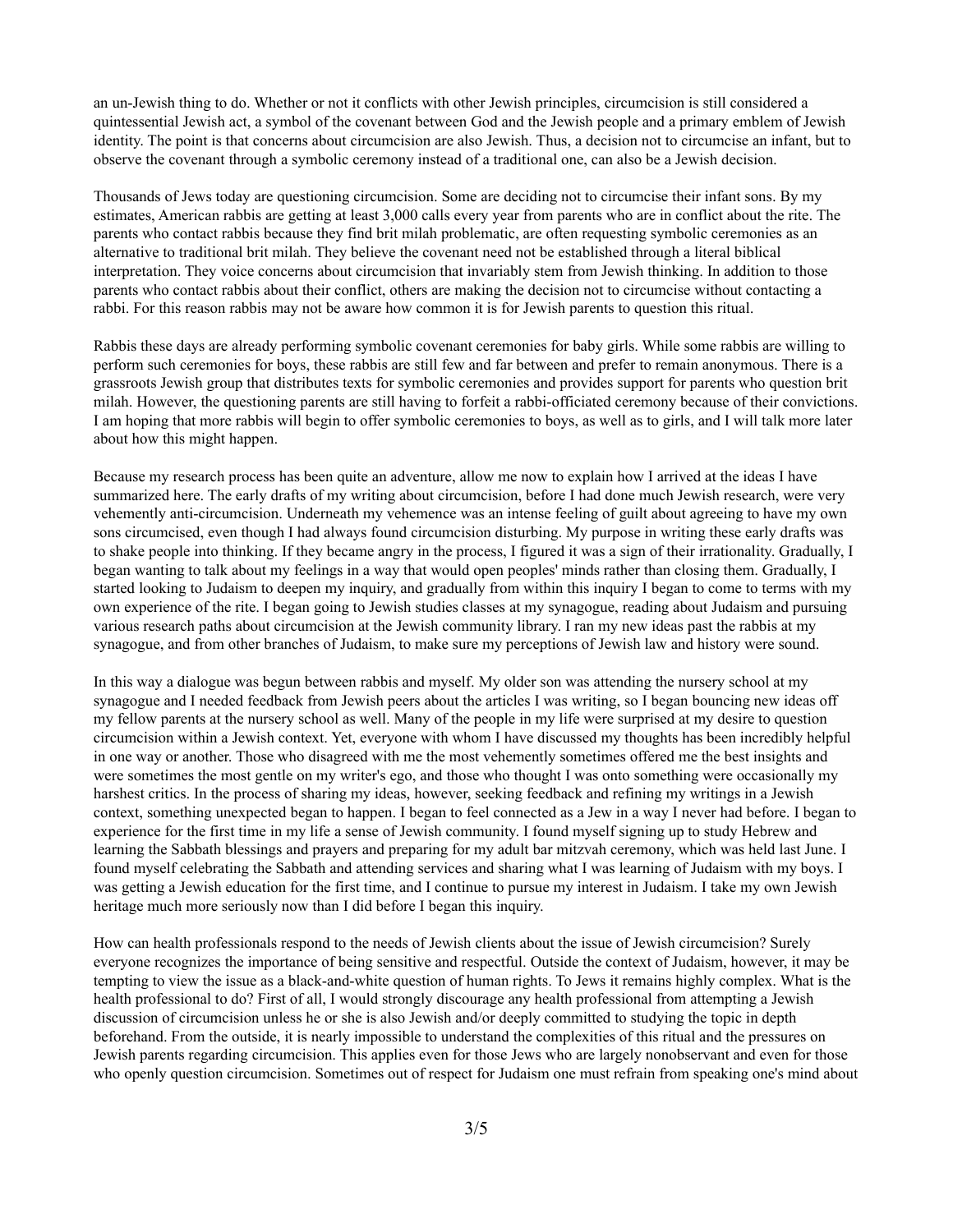a topic one feels strongly about. Of course, if Jewish parents want access to medical information regarding circumcision, it is the job of health care professionals to provide such information. In the event they feel circumcision is wrong medically, they have an obligation to say so. Although I have shared some of my Jewish inquiry about brit milah, let me stress once more that I would not recommend engaging in a Jewish dialogue with Jewish clients unless the health care professional is also Jewish and has an interest in the topic from a Judaic point of view. This dialogue is a Jewish one. I have shared it to demonstrate that the questions are all right there in Judaism itself. I believe the answers lie there too.

How might one handle Jewish clients who have decided to circumcise their infant for religious reasons? I would urge one not to become involved in this decision, either explicitly or by showing tacit disapproval, with one exception: If the clients cannot decide whether to do the circumcision in the hospital without ceremony, or on the eighth day with ceremony, I feel they should be encouraged to do the latter. Technically, a hospital circumcision without ceremony is not recognized as a Jewish circumcision. But beyond this technicality, as long as the parents have decided to circumcise their son because they are Jewish, a religious ceremony makes infinitely more sense than a sterile hospital circumcision.

How might Jewish clients who express concerns about circumcision be approached? This, too, requires the utmost sensitivity. Jewish clients should be encouraged to include rabbis and even mohels, who are ritual circumcisers, in their thoughts about the topic. How will Jewish leaders become aware of the scope of Jewish concern about circumcision unless they are consulted by parents? Jewish clients can call a rabbi and make an appointment to talk just as they would make an appointment to interview a pediatrician. They do not have to belong to a congregation to do so. This is not to suggest that Jewish parents will all have the time or inclination to turn their concern about brit milah into a major Jewish inquiry. They can, however, accomplish a lot by making their conflicts known to Jewish leaders, family and peers. Beyond this, in helping to create a Jewish dialogue about circumcision, they deepen their sense of their own Jewishness and give of themselves to Judaism.

Many Jews questioning circumcision will assume that their questions will not be well-received by mainstream Judaism. Unfortunately, Jewish leaders often reinforce this assumption by glossing over the concerns that parents raise about brit milah by trying to coax them into a traditional view of the rite. This may be changing a little.

The liberal branch of Judaism known as the Reform Movement has, in recent years, set up its own brit milah board and has instituted a program to certify physicians as Reform mohels. Unlike Orthodox mohels, these Reform mohels, being physicians, can administer local anesthesia and provide medical expertise, which some parents want. Of course, the certifying board, called the Brit Milah Board of Reform Judaism, believes strongly in a traditional interpretation of brit milah. They are, however beginning to include alternate viewpoints as part of their training class so that mohels can be sensitive to parents' conflicts about the rite. Just a week and a half ago, I gave a presentation at the local training class in which I discussed the need for convenantal ceremonies that do not include circumcision, and proposed that a mohel should not downplay parents' concerns or talk parents into a traditional interpretation if they express doubts about it. I have been invited to submit a chapter discussing my views for the next edition of the textbook for the training course. Reform Judaism certainly does not endorse a nontraditional view of brit milah, yet its Brit Milah Board has demonstrated a commitment to Jewish dialogue about the rite that includes nontraditional thinking.

There is one final point to be made about Jewish parents questioning circumcision. Some are limiting the scope of their inquiry by seeking only secular ammunition, medical arguments for example, against circumcision. By restricting their inquiry in this way, they are fostering the illusion that circumcision cannot be questioned from a Jewish point of view. This amounts to a form of protection or indulgence of Judaism, as if Judaism were a fragile relic, unable to function in light of new information and insights. This is not an accurate picture of contemporary Judaism. The beauty of Judaism is precisely its ability to reckon with changes in understanding. Judaism is, as Rabbi Milton Steinberg put it, an organism. Certainly, tradition keeps Judaism alive, but so does inquiry, dialogue, and well-thought-out change.

Before closing let me quote from the Jewish prayer book, *Gates of Prayer.* This poem is an incredibly beautiful illustration of Judaism's love of inquiry. This is a meditation called Doubt.

Cherish your doubts, for doubt is the handmaiden of truth. Doubt is the key to the door of knowledge. It is the servant of discovery. A belief which may not be questioned binds us to error, for there is incompleteness and